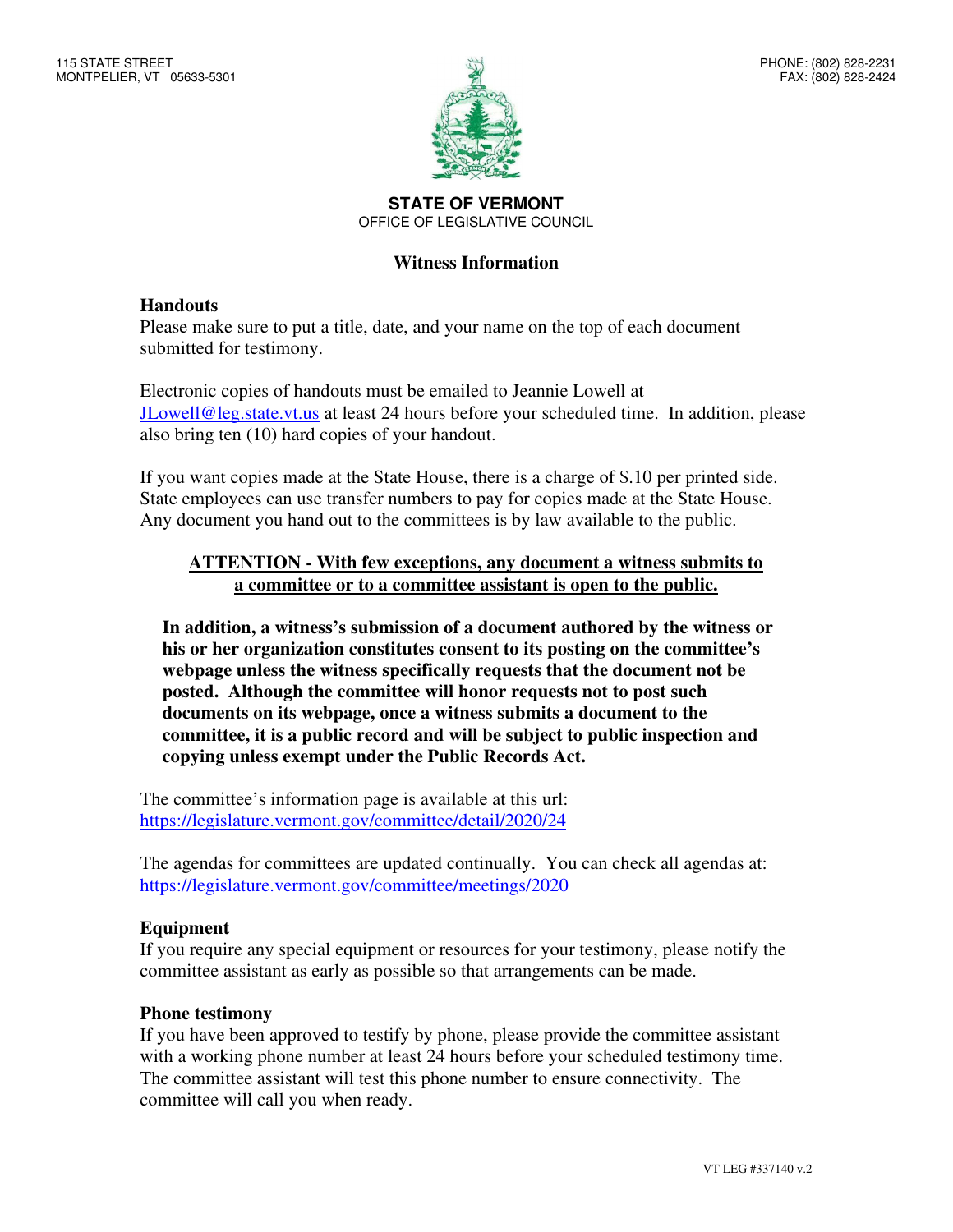## **Driving Directions**

115 State Street Montpelier, VT 05641

## **From I-89:**

| 1: | Take EXIT 8 toward US-2/Montpelier/ VT-12/St.<br>Johnsbury      | $0.5$ miles |
|----|-----------------------------------------------------------------|-------------|
| 2: | Merge onto Memorial Dr.                                         | $0.7$ miles |
| 3: | Turn LEFT onto US-2/Bailey Ave.                                 | $0.1$ miles |
| 4: | Turn RIGHT onto State Street/US-2 BR/Theodore<br>Roosevelt Hwy. | $0.2$ miles |

Vermont State House, 115 State Street (on left) 0.2 miles



Parking is challenging during the legislative session. You can park on Montpelier streets for up to 2 hours at parking spaces that require quarters, dimes, nickels, or a credit or debit card. There is a shuttle that runs from the parking lot shown in the lower left-hand corner of the map above and also from National Life. The shuttle is free; schedules for the two routes are available online:

https://bgs.vermont.gov/sites/bgs/files/Capital%20Shuttle%20Schedule%202018.pdf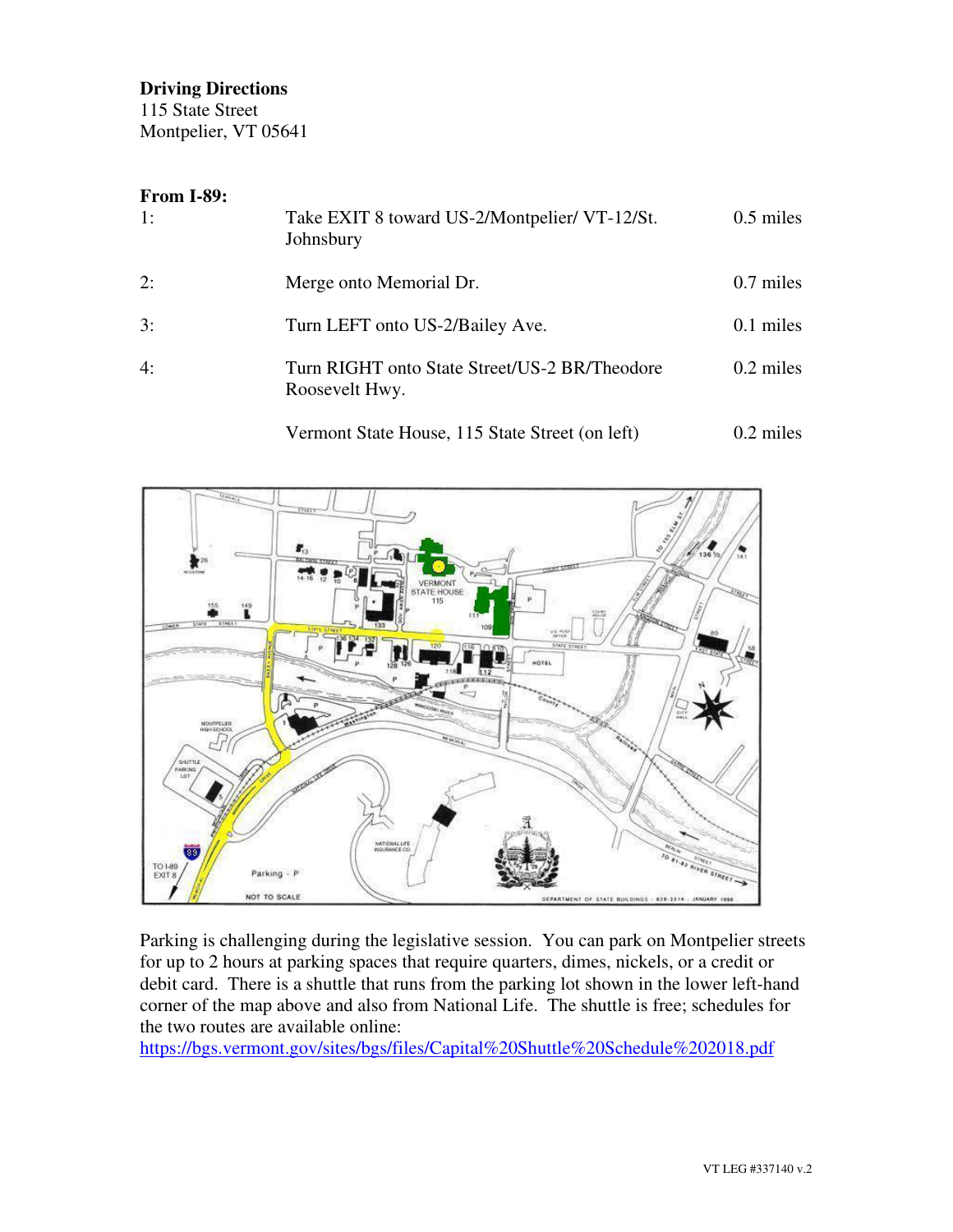# **Senate Education is in Room 28 on the first floor.**

**Floor 1 (Entrance Floor)**

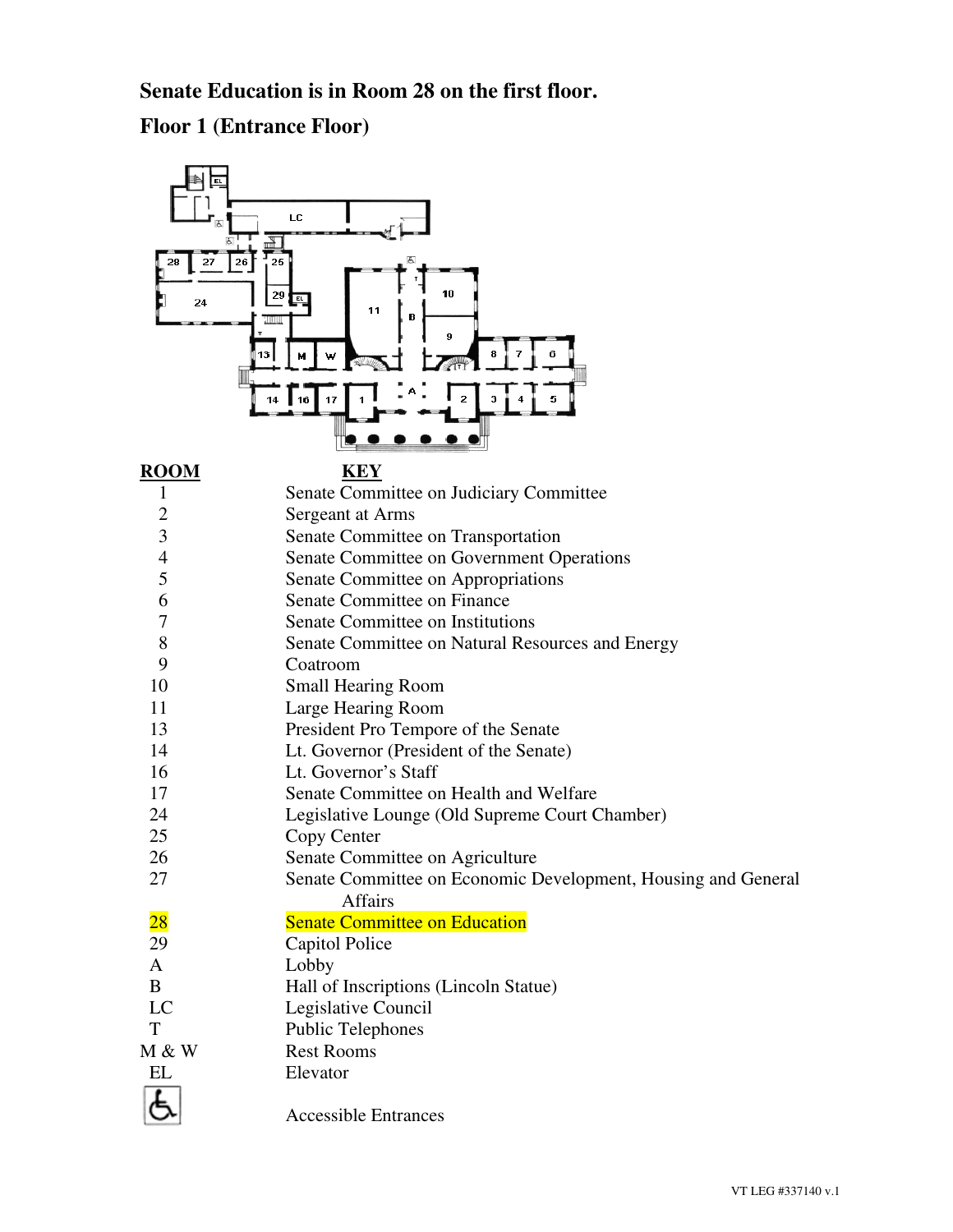**Floor 2** 



**KEY** 

| House       | House Chamber                                        |
|-------------|------------------------------------------------------|
| Senate      | <b>Senate Chamber</b>                                |
| 18          | Secretary of the Senate                              |
| 19          | Secretary of the Senate                              |
| 20          | <b>Senate Coatroom</b>                               |
| 21          | Governor's Staff                                     |
| 22          | Governor's Staff                                     |
| 23          | Governor's Office                                    |
| 30          | House Committee on Judiciary                         |
| 31          | House Committee on Education                         |
| 32          | House Committee on Agriculture                       |
| 33          | House Committee on Corrections and Institutions      |
| 34          | House Ways and Means Committee                       |
| 35          | House Committee on Commerce and Economic Development |
| A           | House Vestibule (Hall of the Flags)                  |
| $\mathbf F$ | <b>Cedar Creek Room</b>                              |
| L           | Ethan Allen Room                                     |
| N           | State House Food Court (Abbey Group)                 |
| P           | Speaker of the House                                 |
| Q           | Clerk of the House                                   |
| T           | <b>Public Telephones</b>                             |
| M & W       | <b>Rest Rooms</b>                                    |
| EL          | Elevator                                             |